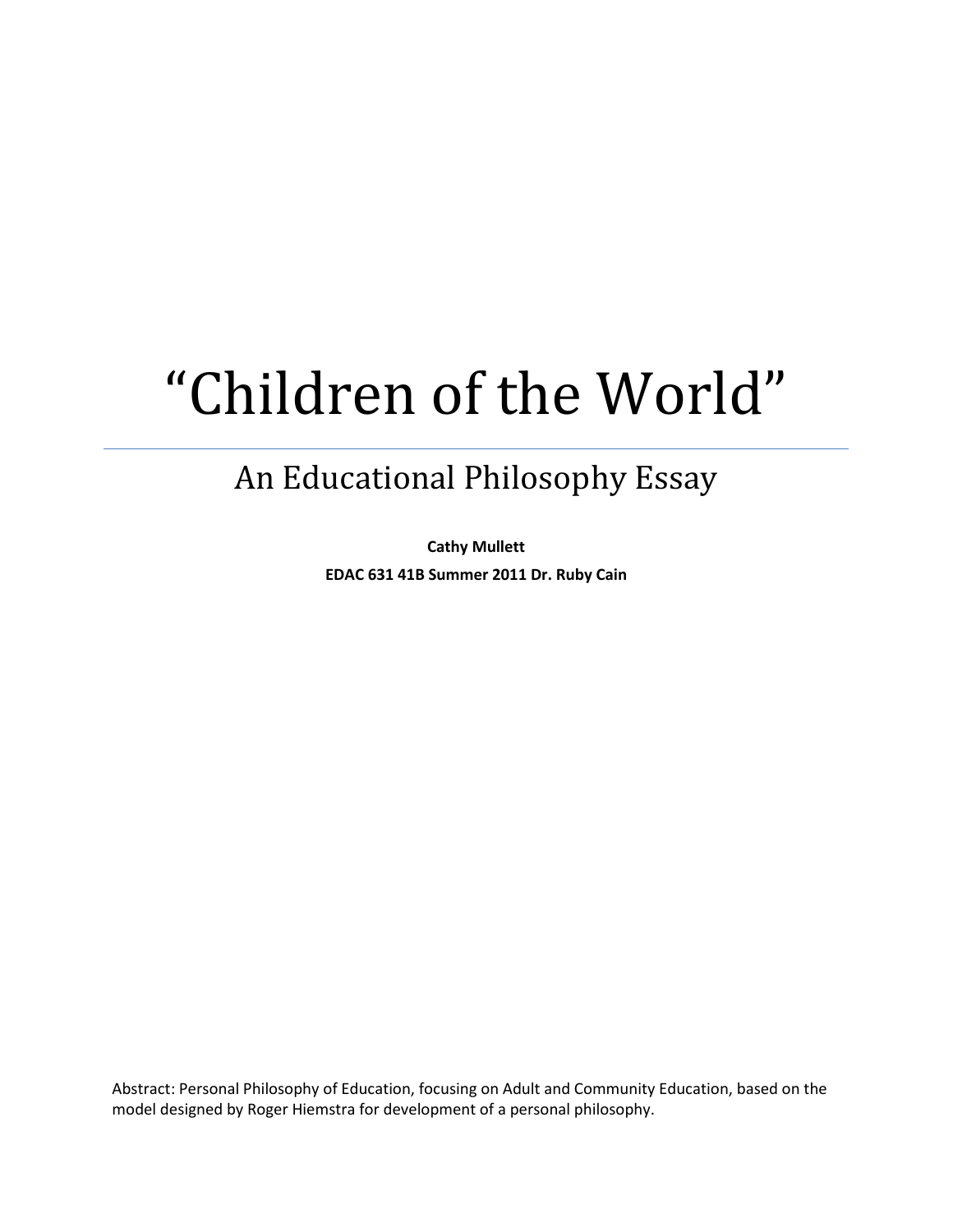#### **Children of the World**

Every life, every beating heart Has a searching soul inside Ever needing, ever seeking out The meaning to life

I refuse to believe we're only here to live and die In the futile haze of faithless days Never asking why, why I When I've felt the hand of eternity It's a legacy I will leave, I want to leave

> For the children of the world Every single little boy and girl Heaven plants a special seed We must have faith for these

I will stand for the truth I've seen So the truth is seen in me I will give from the source of love So all that I believe is handed down For the road that's yet to be travelled By the ones who will carry on, I'll carry on

For the children of the world Every single little boy and girl Heaven plants a special seed And we must have faith in these Red and yellow, black and white They are precious in the Father's eyes That they have a destiny And give them the love of light to lead

Through the darkness around us now To a place where hope is found For the children of the world

*-Tommy Sims, Wayne Kirkpatrick, Amy Grant*

[\(http://www.lyricsfreak.com/a/amy+grant/children+of+the+world\\_20007666.html](http://www.lyricsfreak.com/a/amy+grant/children+of+the+world_20007666.html) )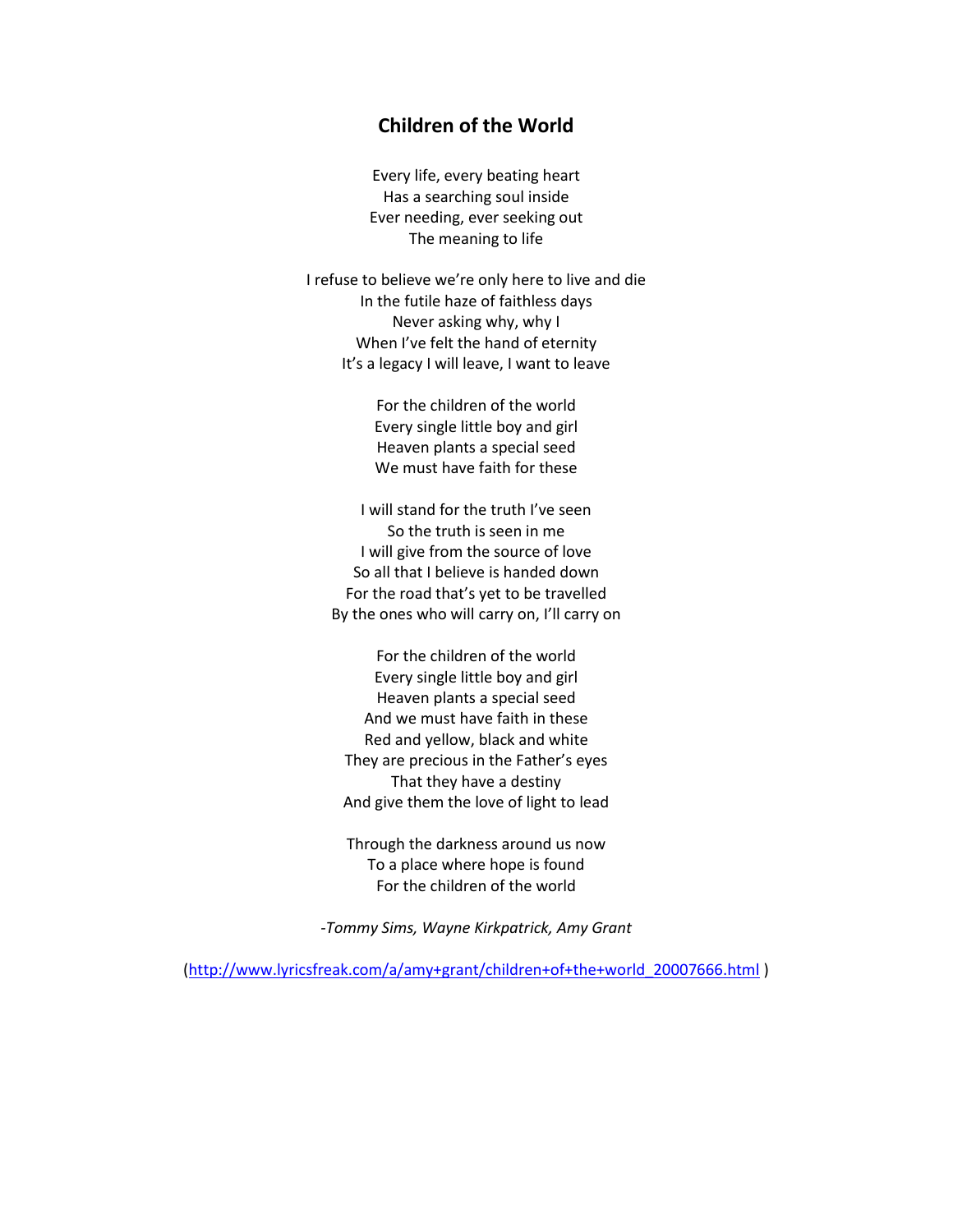#### **Introduction**

Based on Roger Hiemstra's model of developing a personal philosophy, the following four reasons present an introduction to my personal philosophy of education, and why, as an adult educator, it is important to articulate this philosophy.

*Human relationships*: What part do human relationships play in my philosophy of education? Human relationships are important for an enduring collective dialogue and meaningful communication between individuals. In so doing, through this cooperative discourse, an individual presence is encouraged within all of humankind. Each person is then part of the sum total, but also invited to be unique. As an educator, it is my responsibility to encourage and facilitate a shared classroom presence, as well as to promote critical thinking and processing within the individual students.

*Positive human interaction*: Positive and thoughtful human interactions are vital to a comprehensive community conscience as well as affirming the uniqueness of each individual's special contributions to the world. Having positive human interactions does not mean we all concur on a topic, but rather we respect and proactively dialog through our differences, sometimes agreeing to disagree. As an adult educator, I am responsible for leading by example and participating in positive human interactions with my students.

*Personal values*: Personal values are part of the philosophy of education for the purpose of describing the investment an educator makes to the students, as well as the ethics for and commitment to a holistic educational process. Personal values also expose the set of standards and principles an educator holds as benchmarks for facilitating student success. I am and should be held accountable for those things shared in class, by myself and by my students. I also must lead by example in how and what I contribute while projecting an open, yet professional presence in the classroom.

*Flexibility and consistency*: Flexibility and consistency are vital in the philosophy of education because of the life experiences, and the inimitable qualities and abilities each student possesses. Flexibility allows an educator to meet a student at a specific point of need and adjust facilitation practices according to those needs. Consistency allows students to be treated fairly and with dignity, thus celebrating the differences in student learning and comprehension of information. I am charged with treating each student with respect, with regard for what is already known and what needs to be learned, and to be an effective leader with constructive feedback on a timely basis.

*Remarks:* As Dr. Hiemstra suggests these four reasons for creating a personal philosophy, should they merely be taken at face value, or should there be a vested interest on the part of the philosophizer? This question is also one our students should be asking as we lead and guide them to their academic accomplishments. Should they simply believe and not question what teachers say as gospel truth, we have not taught them how to think and reflect critically. Therefore, this could ascertain an additional reason for developing a personal philosophy: developing and instilling the ability to think and reflect critically, in myself first, then in my students.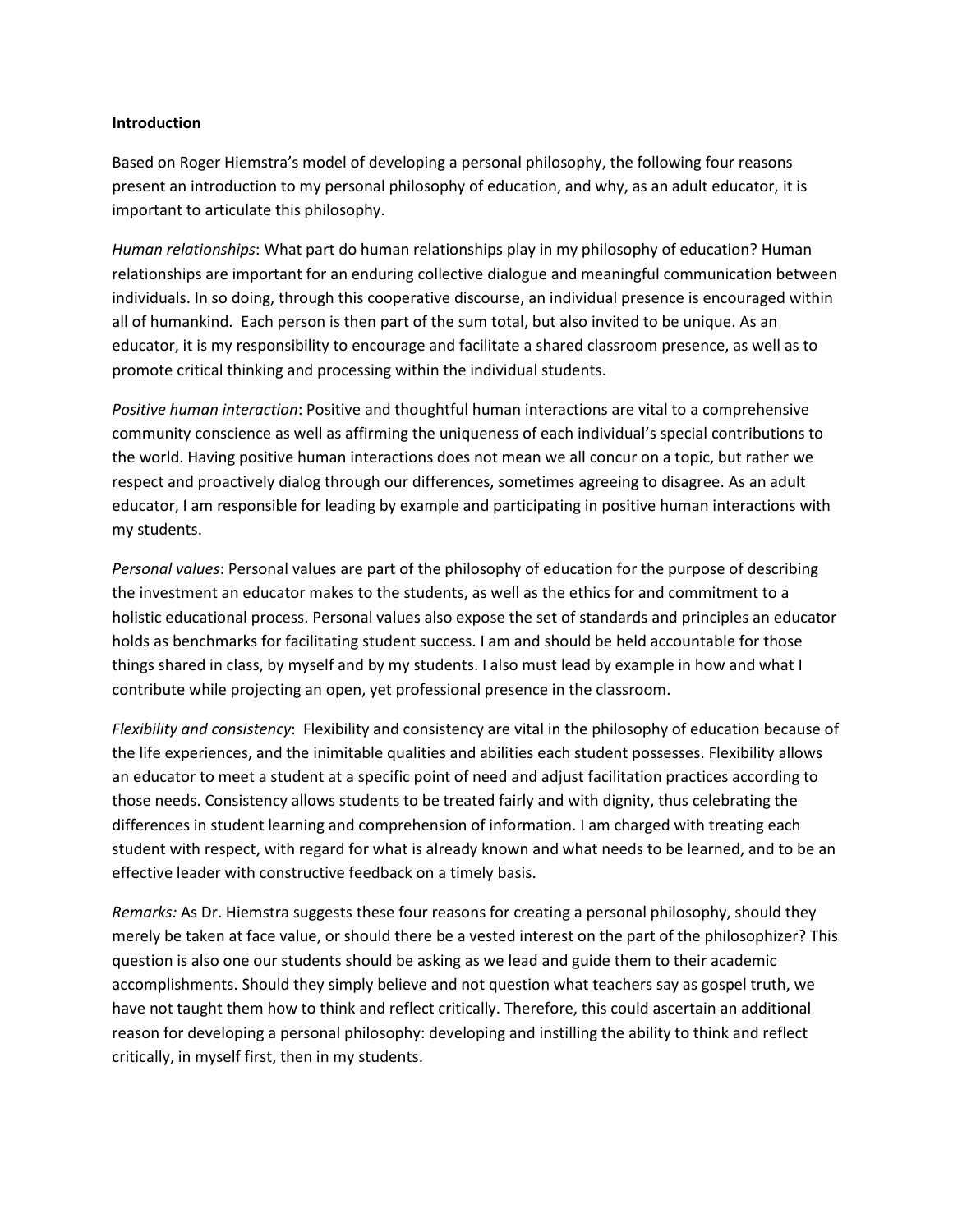Personally, these four reasons prompt a new way of thinking and analyzing what my heart feels and believes. They are a springboard for productive thought and self-awareness. They also support whether or not my philosophy will in the long run meet the needs of those I am commissioned to coach as they prepare for their careers and life goals.

### **Philosophical Beliefs and Professional Practice Values**

The philosophical beliefs shared in this paper are based on my personal philosophical system, the meaning of education, what constitutes reality, and the nature of being human, which are the four belief components of Hiemstra's model in articulating a Philosophy of Education. In addition, Hiemstra includes Professional Practice Values as part of this articulation process: educational aims, educational methods, and educational content.

#### **My Personal Philosophical System of Education**

Education and getting an undergraduate degree was a key turning point in my life. Until I started attending college, my life was fraught with anxiety, bad choices, and the kind of consequences that result from making bad choices. I didn't know any different. I am a first generation college graduate. College was not an option or a requirement in our family. We never discussed having careers, and the purpose I saw in my life was getting married and having children. If that was good enough for my parents, it should have been good enough for me.

However, because of abuse in my early childhood, I grew up trying to please others, putting their needs and wishes before my own, and believing I had no special purpose in life. Yet deep down there was a hunger for more, a yearning that I couldn't explain. I loved reading, learning, and I especially loved helping and teaching others. Throughout my life, people have gravitated towards me with questions in a variety of places. This has happened at school, in church, in the grocery store, riding a bus, and simply walking down the street. I can only assume I have a face that says, "If you are lost and don't know what to do, ask me!"

My personal philosophy of education stems quite naturally from the branch of my life where I had no direction as to where I was headed, but was serendipitously drawn to teaching others of all ages. I never paid attention to the part of my heart that was joyful and satisfied while creating new ways to teach others. I didn't understand why I got excited to see the joy in their faces when they learned, and see also the constant drive in my own soul to learn new things. I didn't fully see this ambition till I began my role as the Associate Director of Career Services, my current position at a local community college. I had no clue what career services was about, but I somehow knew I had beaten my way down a path that brought me to that point in time. I had been teaching computer classes prior to getting this position, and met many of the displaced workers from the RV industry. I saw their despair and fear in following their dreams into careers that had meaning. They had only known factory work all their lives and believed that was all they were capable of. I wanted to make a difference in their lives, as well as the lives of others.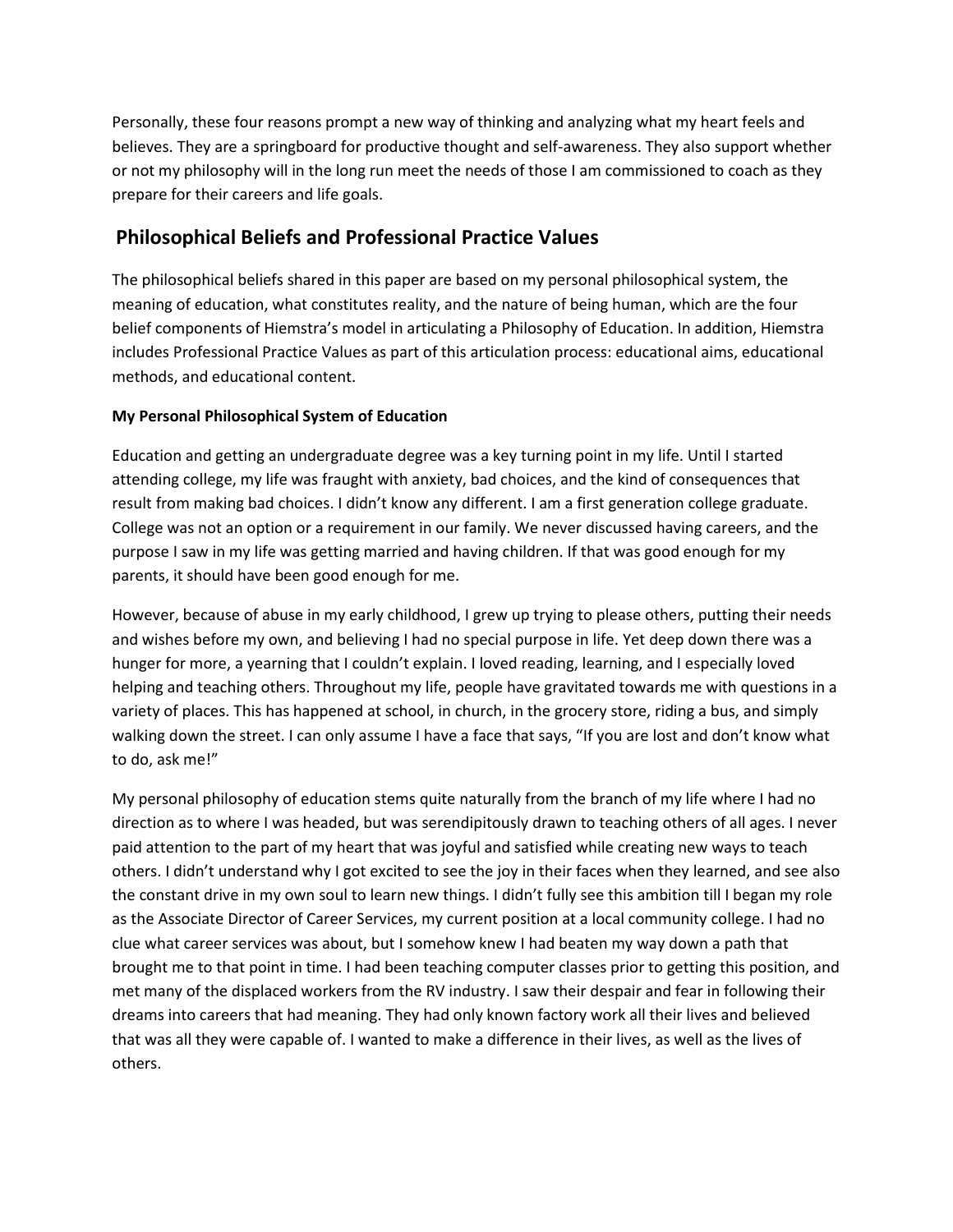When I am in front of a class, I feel like I am at home. I feel like I am revived and have renewed energy after being with students. I love walking down the halls and catching up on their lives. I love coming up with new and fun things to do in class to make the class meaningful and enjoyable.

My personal philosophy of education is a result of this love of and passion for knowledge. I want others to get excited and see the joy in discovering new parts of the world they didn't know before. I want them to follow their dreams and become all they were intended to be. I want to help develop their selfesteem by becoming aware of the unique potential they have, and celebrate the differences that make them the only one of their kind. I want them to see no matter where they came from, they can be anything they set their minds to being.

#### **The Meaning of Education**

According to *Wikipedia*, the free encyclopedia*,* "Education in the largest sense is any act or experience that has a formative effect on the mind, character or physical ability of an individual. In its technical sense, education is the process by which society transmits its accumulated knowledge, skills, and values from one generation to another" ([http://en.wikipedia.org/wiki/Education,](http://en.wikipedia.org/wiki/Education) May 31, 2011). Although I typically do not encourage my own students to rely on material obtained from *Wikipedia,* this definition seemed to encapsulate my meaning of education. It includes the mind, body, and soul of an individual through the educative process. Each person comes to the point of wanting to change and seeks education to learn how to accomplish that task.

In the book "Principal Centered Leadership" by Steven Covey, he says, "In school, we ask students to tell us what we told them; we test them on our lectures. They figure out the system, party and procrastinate, then cram and feed it back to us to *get the grades* (emphasis my own). They often think all of life operates on the same short-cut system" (1991).

If "getting the grade" is the end goal of education, it is no wonder students do not invest in anymore than rote and memorization. It is not surprising they find lectures boring. If students miss the true value and sense of satisfaction in having a formative effect on the mind, as shared in the definition of education above, how can we expect them to make academic goals, persevere in the tough road of learning, and then go out into the world to be productive? If the knowledge they were exposed to has no lasting importance or is retained for future use, what was the use of being involved in adult education? Even more, what does that do for future generations?

#### **What Constitutes Reality**

I am reminded of the movie "Beautiful Mind" when considering reality. The movie is based on the life of John Nash, a Nobel Laureate in Economics, who was afflicted by paranoid schizophrenia and lived in a land of delusions [\(http://en.wikipedia.org/wiki/A\\_Beautiful\\_Mind\\_\(film\)](http://en.wikipedia.org/wiki/A_Beautiful_Mind_(film)) ). As the movie progresses, it seems as though Nash is a genius and a hero, blessing the world with his brilliance. However, he is actually only living the fantasies of genius and heroism in his mind, while in reality he is destroying his life and the lives of those around him. His reality was made up of delusions of grandeur. However, that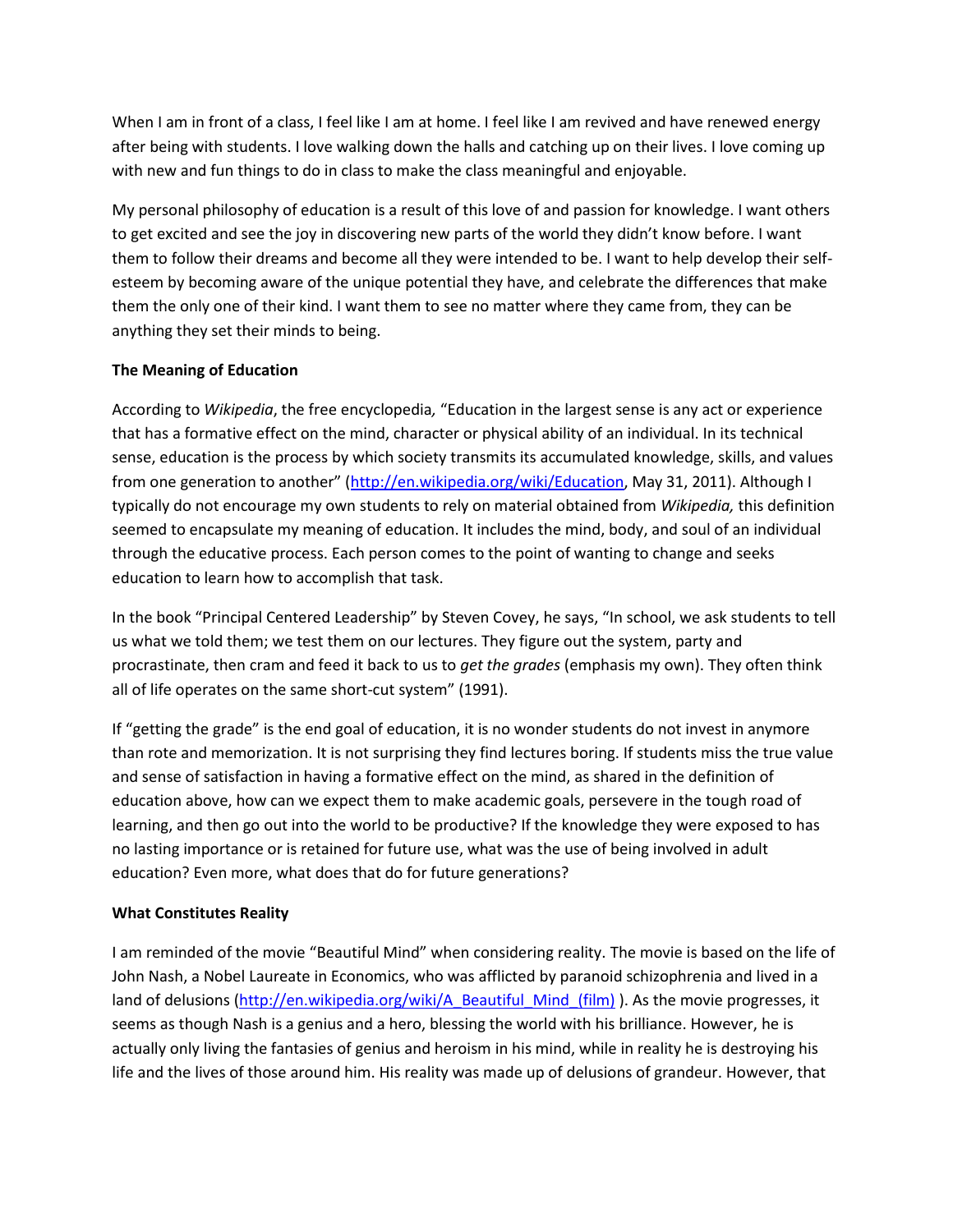was his reality, whether the reality matched that of the rest of the world. Nash was a genius, yet was riddled with an incurable personality disorder.

Although Nash's life is a harsh example of how reality can vary from one person to the next, reality to each individual is the sum of life experiences and the personally relative interpretations of the meaning of those experiences. Where one person may see the proverbial glass as half full, another may see it as half empty. Which reality is accurate?

In the field of education, one reality is the instructor's interpretation of what is meaningful information and needs to be passed onto students for future use. Another reality from the student perspective is based on life's current situations and challenges, hopefully securing a meaningful career, the instructor knowing "everything," fear of personal failure, feeling like other students are smarter and more capable of being a college student, balancing school with work and other life commitments, and possibly being turned off by adult education due to the effect school had during the elementary and secondary years of instruction. How can two opposing realities co-exist in a classroom and lead to effective transformation?

#### **The Nature of Being Human**

According to the Free Dictionary Online [\(http://www.thefreedictionary.com/human+being](http://www.thefreedictionary.com/human+being) ) a human being is "any living or extinct member of the family Hominidae characterized by superior intelligence, articulate speech, and erect carriage" (May 31, 2011).

*Being Human* is also a science fiction television series based on the lives of a ghost, a werewolf, and a vampire who are trying to act "normal" (<http://www.syfy.com/beinghuman/about>, May 31, 2011). These characters possess superior intelligence, are able to speak well, and stand upright, yet are they considered human? As we know ghosts, werewolves, and vampires as portrayed in cinema, their norm is to terrorize and kill.

If a "normal" human being (not a ghost, werewolf, or vampire) terrorizes and murders someone, is he still considered human, despite his barbarous actions?

Perhaps the answer to the nature of being human lies in adding a supplementary list of characteristics or criteria to the above mentioned definition of a human being. What sets a human being apart from the lower species on earth? A human being has a conscience and has the capacity to use superior intelligence to make decisions that do not intentionally harm or hurt others. Perhaps rather than seeing the word human as a noun, it should be defined using an adjective, as being a humane human, respecting the earth and its inhabitants.

Reflecting then on this enhanced definition, in the world of education and in consideration of its philosophy, the nature of being human is a reciprocal relationship. The educator has an obligation to pass on the truth and to facilitate a successful and meaningful process to the student. Likewise, the student is respectful of the educator and peers. The student may see education as a means for a better career or simply as feeding a spirit hungry for knowledge. The teacher and the student should both see being able to articulate thoughts into words as the communicative process which binds them together in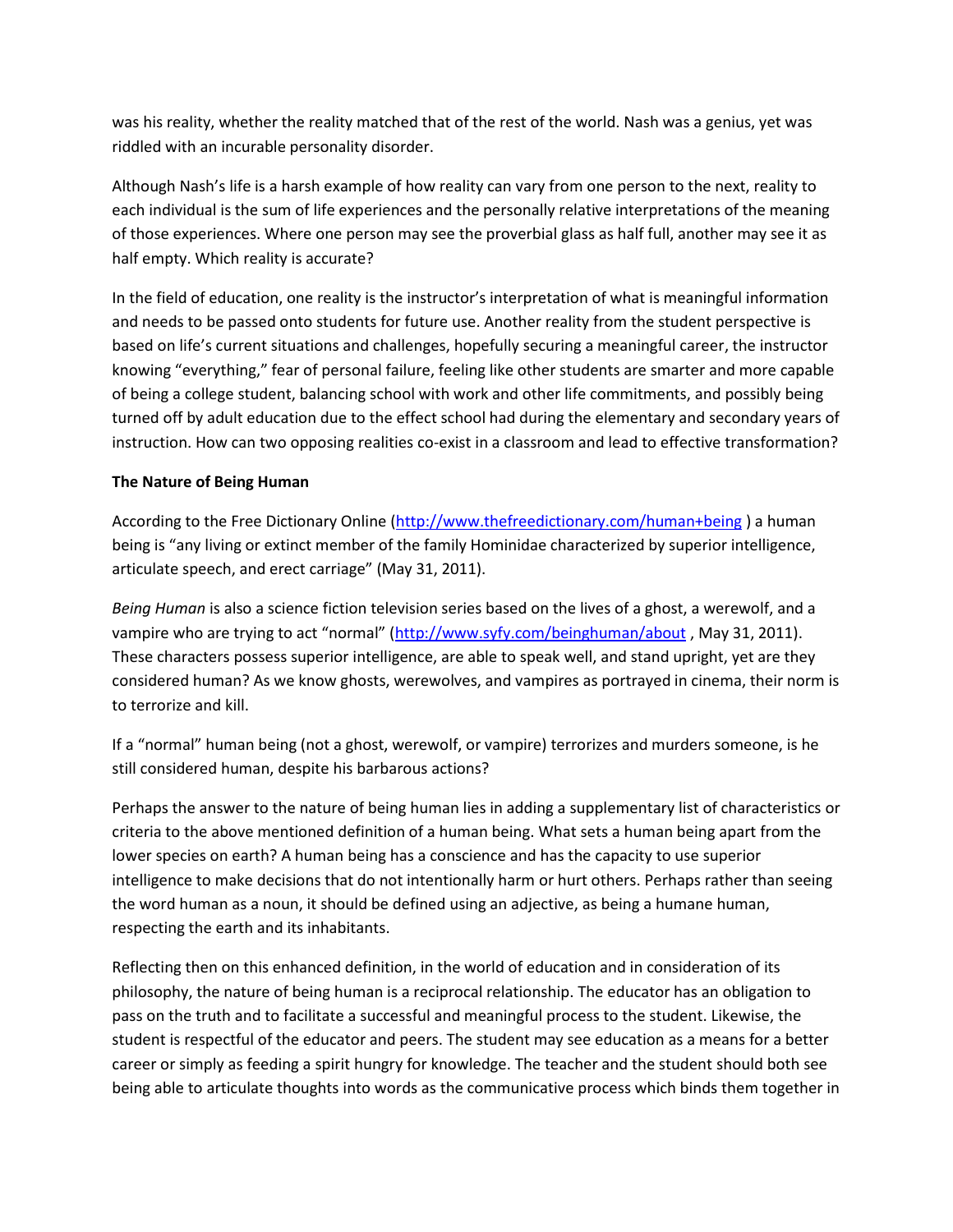a Gestalt fashion. Even if a student is self-directed and learns from reading books, there was still a driving force with the intellect to write the books that aid in learning the material.

#### **Professional Practice Values**

Finally, Professional Practice Values define the educational aims, methods and contents in a personal philosophy of education.

#### *Educational Aims*

The educational aim of the instructor is to make available and to effectively pass on to students the truth of the subject matter. The instructor's truth is based on comprehensive learning and experience in the field. The educator is also aware that there are differing personalities, values, beliefs, and life experiences represented in the classroom, and teaches with a respect for these variables.

The educational aim of the student in adult education is to become skilled, knowledgeable, and confident to pursue a future or enhance a current career of choice.

#### *Educational Methods*

The educational aim of students is not always apparent or understood by the students. Therefore wellthought-out and proper methods of instruction are vital for successful student engagement. If methods include simply memorizing information and listening to teacher lectures, students are not being properly engaged. Adult students need to see the value in what they are learning, and how it applies to the real world. According to one colleague at our community college, lecture time in a class should not be more than ten minutes of the entire class period, but if more lecturing is necessary and fundamental to learning, ten minute increments are acceptable with breaks in between for hands-on or group activities. Students need noteworthy moments to process significant information in the classroom.

#### *Educational Content*

Students need to be able to process significant information, so educational content defines what activities are most meaningful to encourage retention of information and to make the material in the class relevant to the real world. Since a student's "real world" is relative to that which constitutes reality, assuredly no two people learn or think exactly the same way because of their varying realities. A classroom should include activities geared toward visual, audio, tactile/kinesthetic, or any combination of these three main types of learner [\(http://homeworktips.about.com/od/homeworkhelp/a/learningstyle.htm](http://homeworktips.about.com/od/homeworkhelp/a/learningstyle.htm)  June 3, 2011). Additionally, learning styles may include thinking, doing, feeling, or innovation, so again exercises that engage any combination of these types of learning styles should be included in the classroom setting (Downing, 2011).

Educational content is not a one-size-fit approach. Perhaps the greatest challenge in instructional design is creating enough variety to encourage student interest and promote further investigation of the subject, along with activities that encompass the various learning styles and types.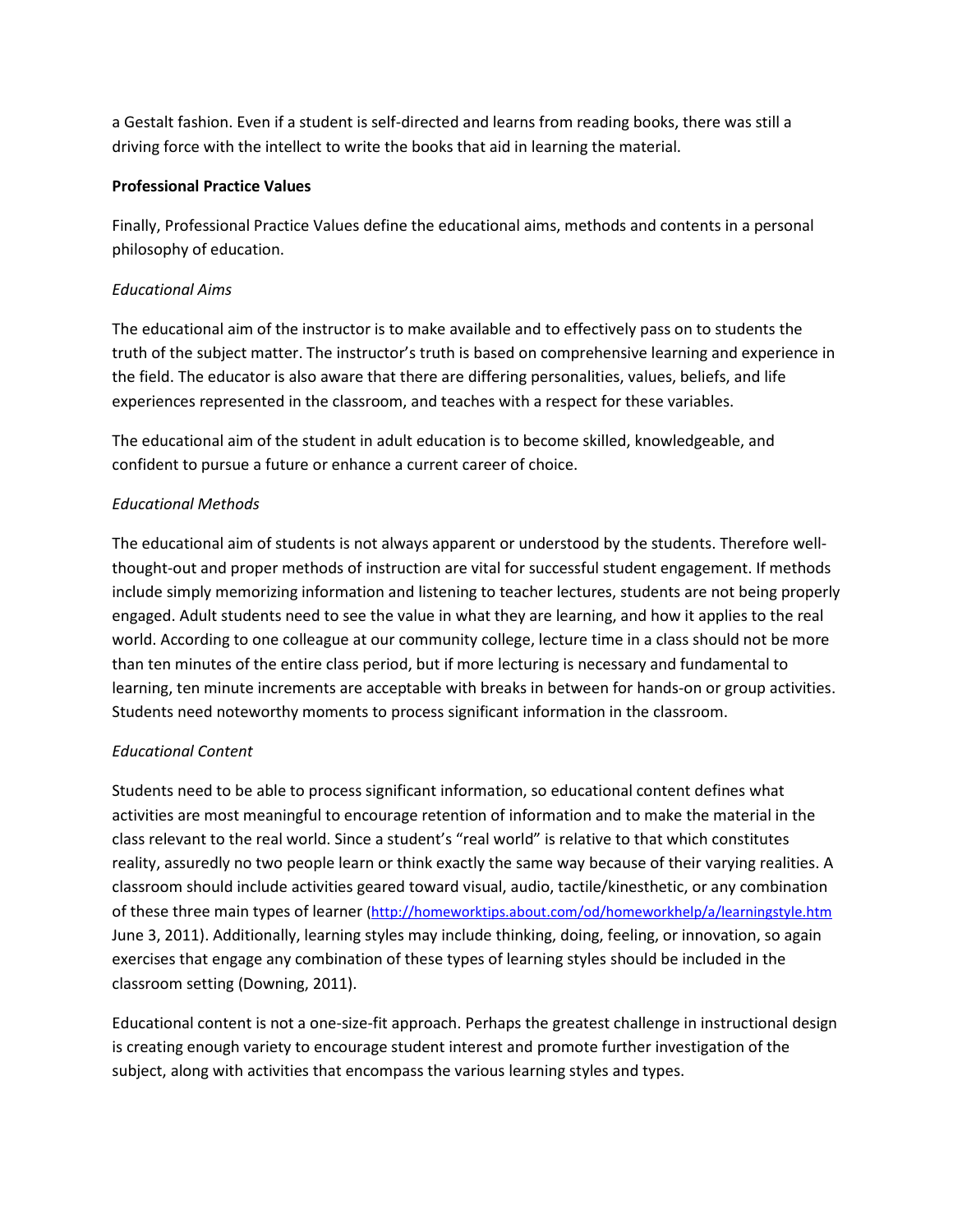#### **Conclusion**

Although this paper could seem complete, it is not. A personal philosophy of education is not set in stone. When an educator is truly engaged in facilitating student growth, the work of learning is never done, especially for the teacher. There is always something to learn from the students, from other educators, and from the world in general. The things that do remain constant are values and ethics, commitment to professionalism, dedication to students in meeting them at their points of need, and treating the children of the world with respect.